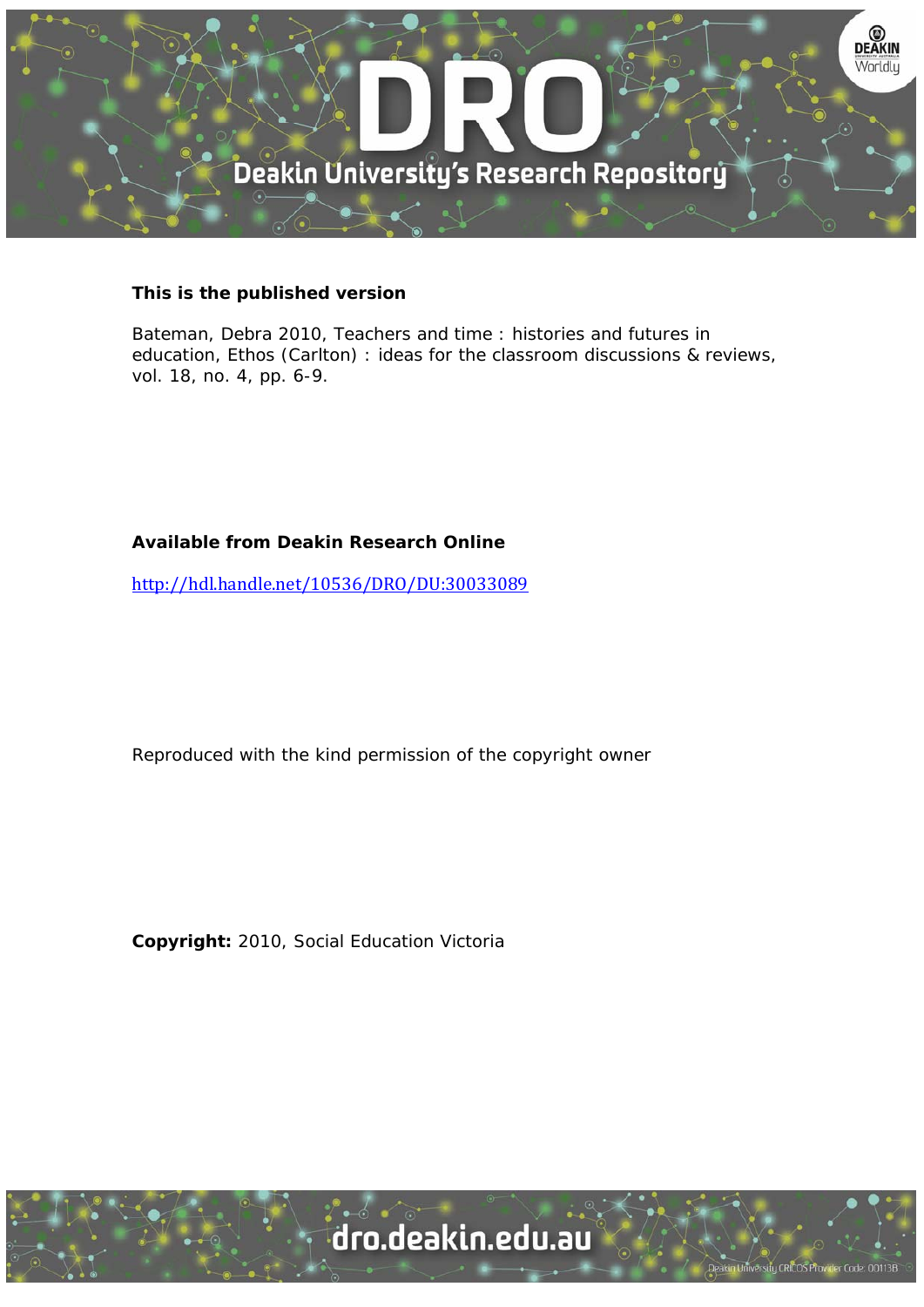# **Teachers and Time: Histories and Futures in Education**

By Dr Debra Bateman Deakin University



Dr Debra Bateman is a Senior Lecturer in Education at Deakin University. She is currently the Teaching and Learning Coordinator of Pre-service Teacher Programs with regards to the leaching of Humanities, Societies and Environments (History, Geography, Economics, Futures Studies, Civics & Citizenship).

Debra is passionate about connecting curriculum to the life-worlds and futures of students. She is very concerned about current moves to return to very classical modes of disciplinary curriculum, especially for the Primary School.

There is much rhetoric in education about the ways in which students are prepared for 'the future'. There is a great deal more certainty and direction about the teaching of history. I argue through my research that Australian curriculum is temporally biased towards the past, and in order to develop multidimensional citizenship, greater attention must be paid to the development of temporality, with a specific focus on futures. This paper focuses on the ways teachers talk about notions of time in order to develop futures-based curriculum.

The teachers at the centre of this research are based in a primary school south-east of Melbourne, Australia, which is internationally acknowledged as 'innovative and leading' in 'educating for the future'. Through a number of discussions, it became apparent that this notion

There is much rhetoric in education about the ways in which students are prepared for 'the future'.

of the future was assumed, and that these specific teachers had given little thought to what that future looked like and, moreover, how that connected to students' learning requirements. Arising from this research were significant key findings that highlight the need for a reconceptualisation of the ways in which curriculum and pedagogy are enacted with regard to notions of multiple futures.

"The view that one of the key roles of schools is to develop and prepare young people for 'the future' is a given, and rhetoric around this theme has long been a feature of curriculum" (Gidley, Bateman, & Smith, 2004). Since the early 1980s, educational and political leaders across Australia have identified themselves as contributing to students' futures. Schools in recent history have, for example, been referred to as Schools of the Future and Lighthouse schools acting as beacons in the metaphoric waters of life's journeys. Today, there are Blueprints for the future (Department of Education & Training Victoria, 2004) Essential Learnings for the future (Department for Education, 2002; Department of Education Tasmania, 2002; Victorian Curriculum and Assessment Authority, 2004) and a range of Pathways (Department of Education & Community Services (ACT)) to be explored dependent upon which state or territory a person lives, learns and/or teaches in. Yet, the ways in which these futures dimensions are developed in school curriculum are not explicitly articulated within the various curriculum documents that guide planning within schools.

### **Time & Curriculum**

The place of time and curriculum within schools predominantly occurs within the teaching of history. Currently, in school curriculum, time concepts are mainly developed through the learning areas of mathematics and history. Mathematics tends to focus on functional time. Functional time teaches children to measure, record and read time from a number of sources, e.g. analogue and digital clocks,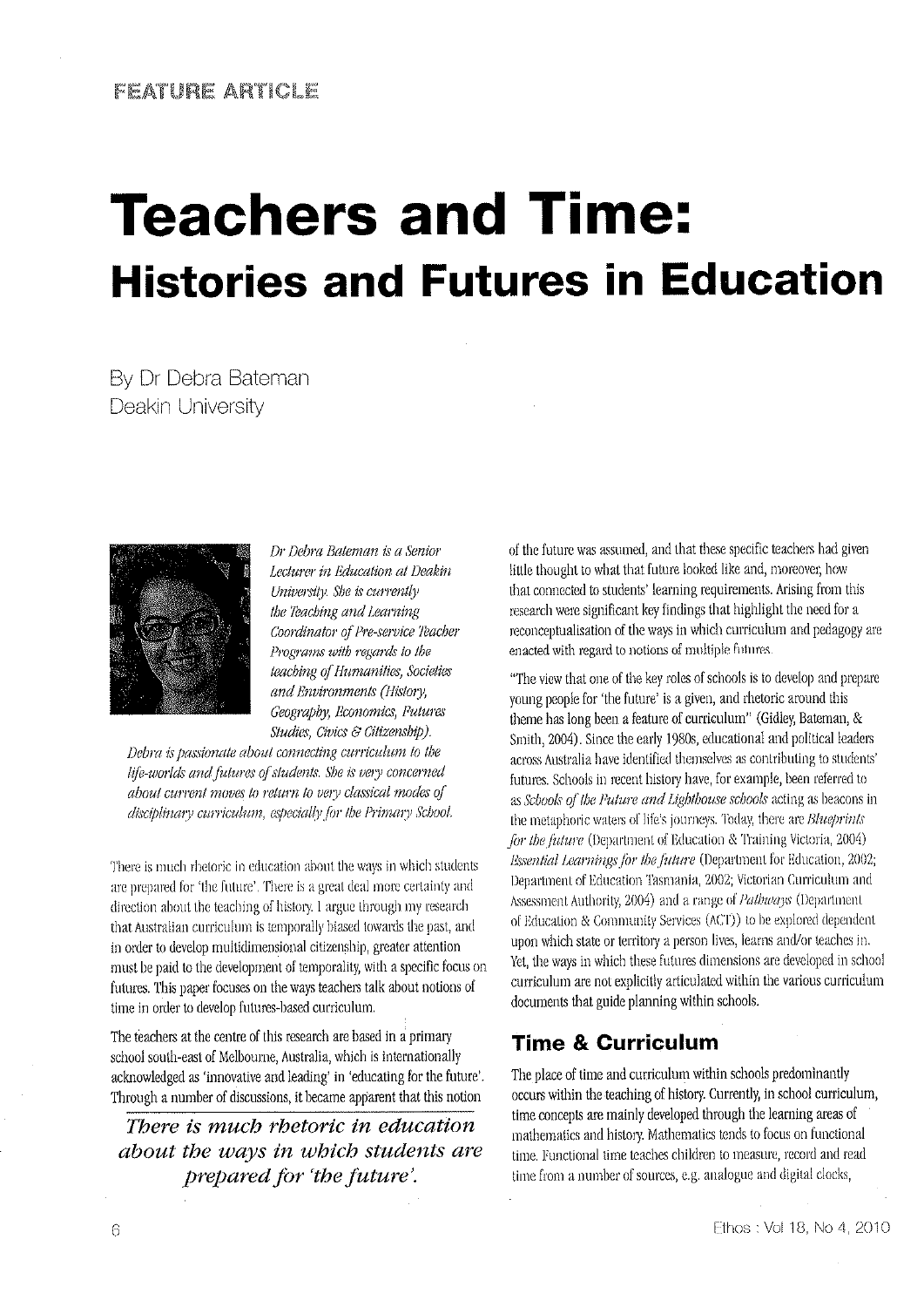calendars, timetables (Gellert, Jablonka, & Keitel, 2001). Effectively, it teaches children to use time to work within the demands and constrains of their society.

The other way in which time is developed within schools is conceptually through history. From the early years of schooling, children are taught about different events and times that have occurred in the past. The construction of history, traditionally, is strongly influenced by a hegemonic and political narrative (Harris & Bateman, 2008). The dominant content focus of Australian history curricula tends to focus on Australian history (settlement and colonisation, Aboriginal and Torres Strait Islander history, federation/national identity), ancient and medieval histories and world history (20th century and 21st century).

While some attention is paid to the basic tenets of time, such as sequencing and chronologisation, and change and continuities (Clark, 2006), the limited development of temporal capacities within children and adolescents is not sufficient. The distinct lack of parallel or integrated futures perspectives highlights an explicit temporal bias within curriculum. In teaching students to be competent in

functional time capacities, we are teaching them to manage their present and, in the use of diary writing techniques, to re-engage with their pasts. In the explicit teaching of historical literacies (Taylor & Young, 2003), interpretations and understandings as conceptual time, we offer our students a limited capacity to engage with multiple time perspectives. History,

as it is currently positioned within Australian curricula and the ways in which it is enacted in schools, anchors its temporal mobility between present and past time perspectives, where past actions are promoted and glorified, to some extent (Macintyre & Clark, 2004). This notion of time, in schools and curriculum, must be broadened, and a richer connection between history, past and present must be established (Bateman & Harris, 2008). It is interesting to note the lack of explicit futures capacities that are being taught, even though schools are 'educating for the future'.

In a previous analysis of curriculum, Gough (1990) described what he saw as three levels at which futures education was occurring; tacit, token and taken-for-granted. He suggested that futures was tacitly present in educational enquiry even when the object of study is thought to be located in the past or the present. Gough defined token futures as the utilisation of futures concepts and terminology for purposes which are chiefly rhetorical, or to rationalise choices, decisions or judgements which may, in fact, have been made on other grounds. Taken-forgranted futures are passively received as we pass through different phases and stages of our life. Building upon previous publications (Bateman, 2009), and upon Gough's identification of futures within curriculum, I identify the ways in which futures studies, or futures

education, can be identified within Australian curriculum documents as implicit or explicit.

## **Implicit and Explicit Futures Education**

Implicit futures education refers to statements, comments and curriculum outcomes that refer to the future, but are framed as tacit, token or taken-for-granted. Gough (1990) argues that a concept of futures is present in all educational discourse, even if it presents as no more than a tacit inference. Such comments and statements do not suggest the ways in which futures concepts will be developed through the curriculum, nor how they have been considered in developing the curriculum. Typical curriculum statements include: "developing citizens of the future" and "personal and civic development of the person". Such claims are broad and neither connected to specific images of the future, nor associated with explicit ways in which the curriculum will develop these futures capacities.

Typical curriculum statements include: "developing citizens of the future" and "personal and civic development of the person". Such claims are broad and neither connected to specific images of the future, nor associated with explicit ways in which the curriculum will develop these futures capacities.

There are multiple curriculum areas in which futures education is implicit - such as Science, Humanities (History, Geography, Economics and Civics and Citizenship), Environmental Education and Technology. The assumed and taken-for-granted futures within these curricula are based upon the notion that in thinking about the sustainability of the environment, for example, we are automatically

considering the future. While offering a range of important concepts and skills, the taken-for-granted future is often considered in terms of vocational orientation, civic responsibility and lifelong learning. Such approaches tend to be reactive in terms of the future and, more often than not, will serve to enforce the status quo through an uncritical adoption of a taken-for-granted future with an unexamined past in terms of worldview. Implicit futures concepts include sustainability, technological futures, change and continuity, civic responsibility, globalisation, vocation and careers knowledge -- the future of work and personal development.

Within an implicit futures approach, the learning is described as lifelong, holistic, flexible or 'just in time'. Alternatively, it is seen in connection with skills associated with problem solving, cognitive development or in preparation for a complex world. In these ways, implicit futures in education may be seen as valuable, but they still markedly limit the ways in which students can engage in, explore, share, shape and critique the possible futures in which they might exist. For this reason, futures perspectives, tools and processes that are explicitly developed within curriculum are valued more strongly by futures education.

Explicit futures education as an overarching framework for curriculum work is considered as a 'missing dimension in education' (Hicks,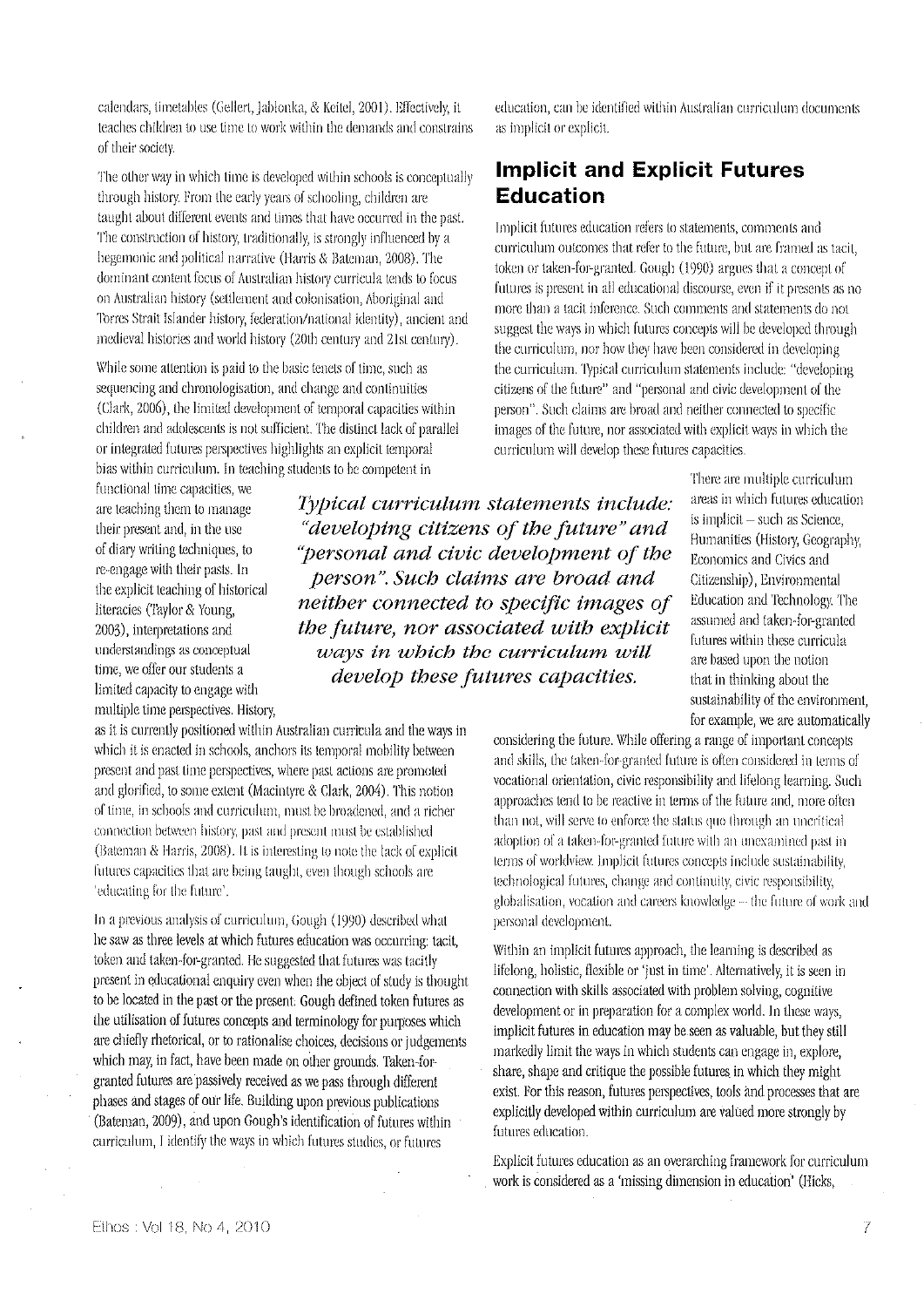2002). Explicit futures education is that which attempts to develop futures literacy, drawing widely upon futures studies literature for processes and content, and expressed in curriculum statements and outcomes that clearly cast the future in a problematic light. In particular, an important point of departure from implicit futures is the use/inclusion and reference to the explicit knowledge bases, concepts and tools around possible, probable and preferable futures. Explicit futures also consider deep structures using a variety of approaches, which encourage exploration of issues at the level of paradigm/ worldview. Explicit futures within curriculum may be identified as those that directly develop temporal awareness as evidenced by relevant standards or outcomes for assessment. Furthermore, they will be apparent through the ways in which curriculum embraces specific futures thinking, and the inclusion of the multiple levels of futures possibilities - personal, local and global.

## **A Small Glimpse of Some New Research**

In this study, I examined the ways that six teachers at a local primary school thought about their own futures and about their roles in educating students for their futures. I was interested in the ways that teachers enacted their futures perspectives in the everyday experiences within a classroom. My initial claims in this project led with the idea that teachers did not explicitly link their practices within the classroom to their thinking about the future, regardless of the rhetoric that surrounded curriculum documents and the role of schools. In this research, I considered teacher views of the future, and encouraged them to reflect upon their practices to identify ways in which their curriculum explicitly develops notions of the future, or more specifically develops capacities 'for the future', towards generating greater temporal balance.

In the context of this research project, the teachers were 'much more comfortable teaching history than futures in the beginning'. They were experienced in teaching history curriculum that responded to 'what Australian children should know'. They developed historical time through local communities, and more broadly through students' independent projects on the cultures and countries from which they had come. One teacher highlighted the ways she walked her students around their local neighbourhood in order to visualise what it looked like in the past. Another teacher encouraged her students to learn more about their past cultures and countries, to 'help them feel more comfortable here and now with each other'. A third teacher encouraged her students to investigate significant people in history, and a fourth teacher was more interested in exploring scientific discoveries over time. However, early in the PD, when asked how they had developed futures in the curriculum, each in different ways replied, 'I never have'. Retrospectively, it was 'definitely not something I ever learned at school'. This supports Hicks' (2002) claims that futures is the missing dimension in education.

As a result of collaborative professional learning activities over eight months, the teachers underwent temporal transformation, in that they were able to both integrate explicit futures dimensions within their curriculum, and also recognise the ways in which their classroom

practices changed. With increasing futures consciousness, the teachers became more aware of the disjuncture between the rhetoric of preparing students for the future, and the ways in which schools did not explicitly address these claims. One reflected upon her own experiences as a secondary teacher, and the limited opportunities the students had had to think about the future:

Look, you often have secondary school students who never get an opportunity to really discuss or think about their own future. It's all rushed upon them in the final years of schooling and everyone's in a panic and course advisors are overworked, and all of a sudden the future is there and they have to think about it. That, in itself, is a decent reason to do more of this stuff.

Increasingly, as the project unfolded, the teachers believed that the school has a significant role in educating for the futures. As Masini (2006) would concur, these teachers had become more critical in the ways they were working in the futures domain. They had moved beyond the pop-futures and tacit and token futures that had previously informed their reasons for thinking about the future. In the beginning, the teachers made broad and speculative comments about the future, such as:

I think the world is changing at a very rapid pace. And.

Technologies are passing incredibly quickly. And I think we all need to be prepared. We all need to be sort of able to join it in some point in time. So I think it's a very, very important factor in the school.

Towards the project's end, the teachers were deconstructing such comments and thinking about the ways in which schools could understand these changes. They also 'felt more in control' in the ways they could develop curriculum that would scaffold students' entries into these possible futures. In this, they also recognised the increasing tensions between addressing the state requirements for education, in contrast to providing 'a real education for many futures'. In this way, the role of the school in educating for the future became problematic. Bussey, Inayatullah and Milojevic (2008) describe current attitudes to futures within education in the same way.

The teachers often commented that they had never engaged in such futures-based thinking in their professional experiences. They enjoyed the opportunities to discuss futures in education and to bring 'these ideas to life in the classroom'. These opportunities had been 'worthwhile' and 'added a whole new agenda' to the ways in which they worked. Sadly, there is a distinct lack of research in this area, and the rhetoric around the role of a school in educating for the future remains rife. One teacher represented the group's thinking in claiming that:

We've always been told that our kids will be doing jobs that aren't around now, but we never guess at what these jobs are, or what the kids will need to be able to do. Schools have to prepare students for many futures outside of work, too. Education really rips kids off ... without the future in it.

Along with Hicks (2008) I claim that explicit futures education provides students with greater access to their futures. In increasing a student's